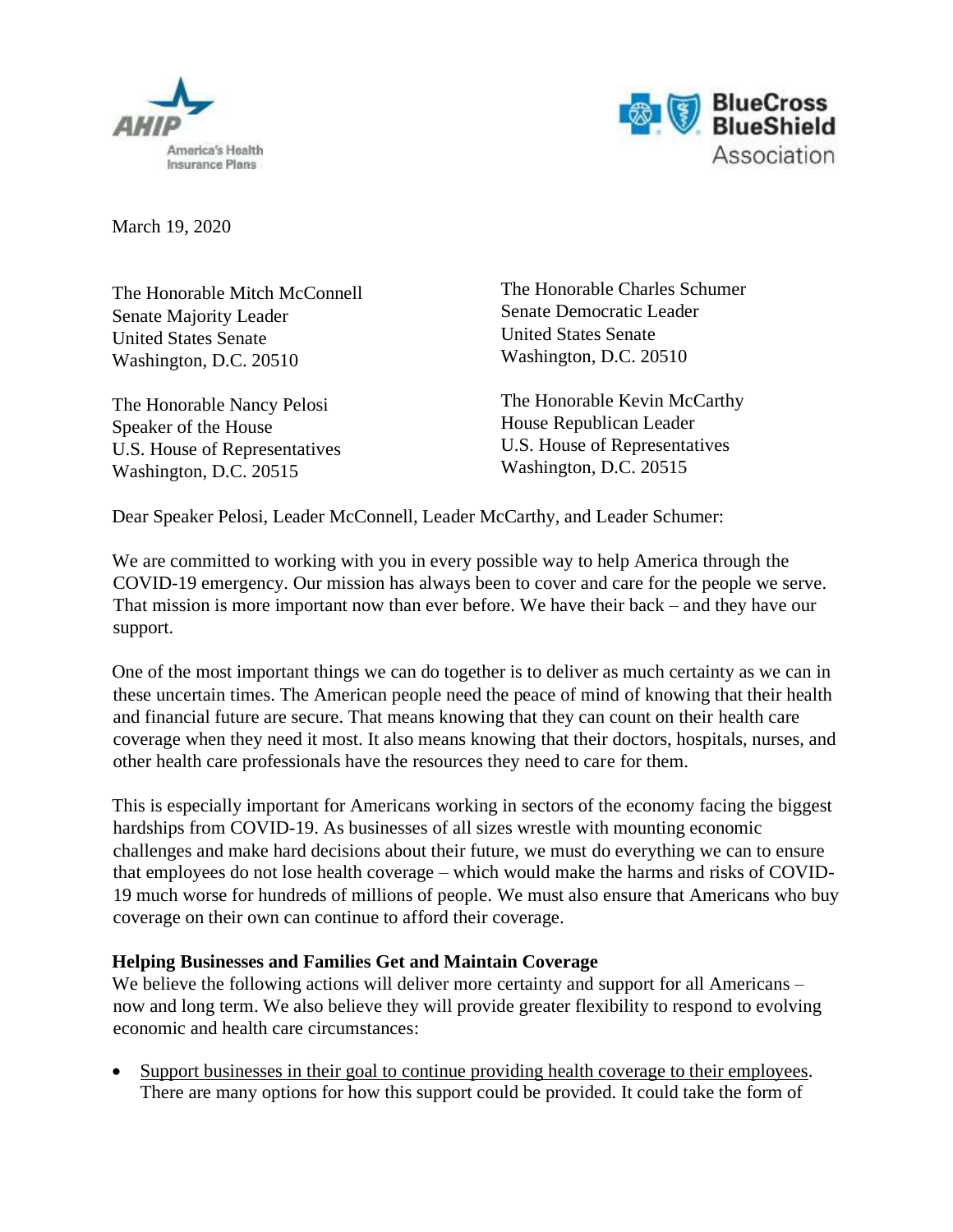March 19, 2020 Page 2

> payroll tax relief, or a refundable credit against employment tax withholdings, for firms providing coverage. It could include direct subsidies of the employer's premium obligation for each person covered under the employer's plan beginning on the day the crisis was declared.

- Establish robust new funding to support Americans who lose their jobs to allow them to maintain coverage.Congress should create new funding to support coverage for those who lose their jobs due to the crisis, by providing a 90% subsidy for COBRA or other insurance coverage.
- Establish a temporary, emergency risk mitigation program to ensure that health care premiums do not spike, and that benefits are stable in the future.Health insurance providers are covering COVID-19 tests and needed treatments. As more people seek coverage and care due to this pandemic, this temporary, emergency program would protect Americans from the consequences of potential catastrophic costs. This should be structured as a backstop contingency program that is triggered only if real-world health insurer costs are significantly higher than expected. Given the enormous uncertainty regarding the costs of the epidemic, we recommend that the program cover a portion of related costs for 2020 and 2021 and apply to the individual, employer, Medicare and Medicaid markets.
- Allow a one-time special enrollment period (SEP) for the individual market regardless of an individual's current health status or whether they have coverage today.Given the risk posed by COVID-19, it is more important than ever for people to have health coverage. This will give people the opportunity to get the security and peace of mind that health care coverage provides.
- Enhance current financial assistance to lower the cost of premiums for those who rely on the individual market.Tax credits for those with incomes over 400% of the federal poverty level should be made available, and adjustments to the tax credit formula by age to would encourage more younger people to get covered.

## **Meeting the Needs of the Health Care Delivery System**

We must also take action to support the doctors, hospitals, nurses, and other health care professionals who treat patients every day by ensuring that our front-line, health care heroes have the resources they need to confront this pandemic. Specifically, we urge the Congress to:

- Provide emergency funding to hospitals to assist the surge in patient needs. This emergency funding can help secure critical supplies and future vaccines, re-purpose treatment units, and expand staffing. Funding could also help build temporary COVID-specific clinics that enable drive-through testing in communities that can help identify those in critical need and alleviate burden on hospitals.
- Support independent health care providers with direct financial support. Small and independent practices are struggling with a wave of cancelations, a dramatic shift from